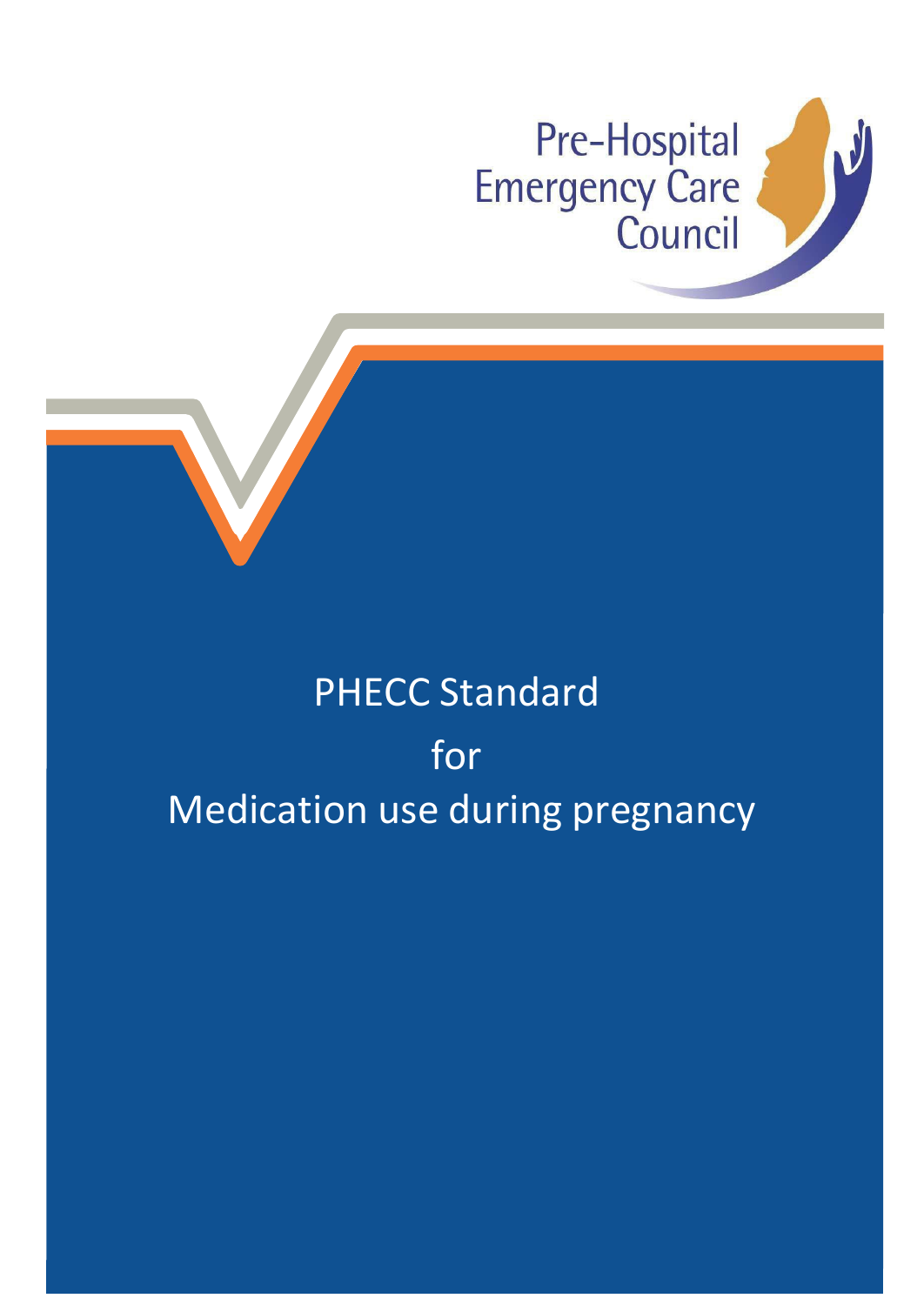## *Mission Statement*

*"The Pre-Hospital Emergency Care Council protectsthe public by independently specifying,reviewing, maintaining and monitoring standards of excellence for the safe provision of quality pre-hospital emergency care"*

©Pre-Hospital Emergency Care Council

Published by: *Pre-Hospital Emergency Care Council February 2022*

2<sup>nd</sup> Floor, Beech House, Millennium Park, Osberstown, Naas, Co Kildare, W91 TK7N, Ireland.

T: + 353 (0)45 882042

**E: [info@phecc.ie](mailto:info@phecc.ie)**

W**: [www.phecc.ie](http://www.phecc.ie/)**

## **Version History**

**(Please visit the** PHECC [website](http://www.phecit.ie/PHECC/Clinical_resources/Clinical_Standards/PHECC/Clinical_Resources/Clinical_Standards/Clinical_Standards.aspx?Hkey=8a152974-f9b2-4294-b14d-09aa23d6403e) **to confirm current version.)**

| STN029 PHECC Standard for Medication use during pregnancy |               |                                                                                                                                                                                             |  |  |  |  |
|-----------------------------------------------------------|---------------|---------------------------------------------------------------------------------------------------------------------------------------------------------------------------------------------|--|--|--|--|
| <b>Version</b>                                            | Date          | <b>Details</b>                                                                                                                                                                              |  |  |  |  |
|                                                           | May 2018      | New Standard                                                                                                                                                                                |  |  |  |  |
|                                                           | November 2020 | Addition & Removal of medicines                                                                                                                                                             |  |  |  |  |
|                                                           | February 2022 | Collaborative Review by Clinical Pharmacists in the National Maternity<br>Hospital Maternal Medicines Clinic and the Irish Medicines in Pregnancy<br>Service (IMPS) at the Rotunda Hospital |  |  |  |  |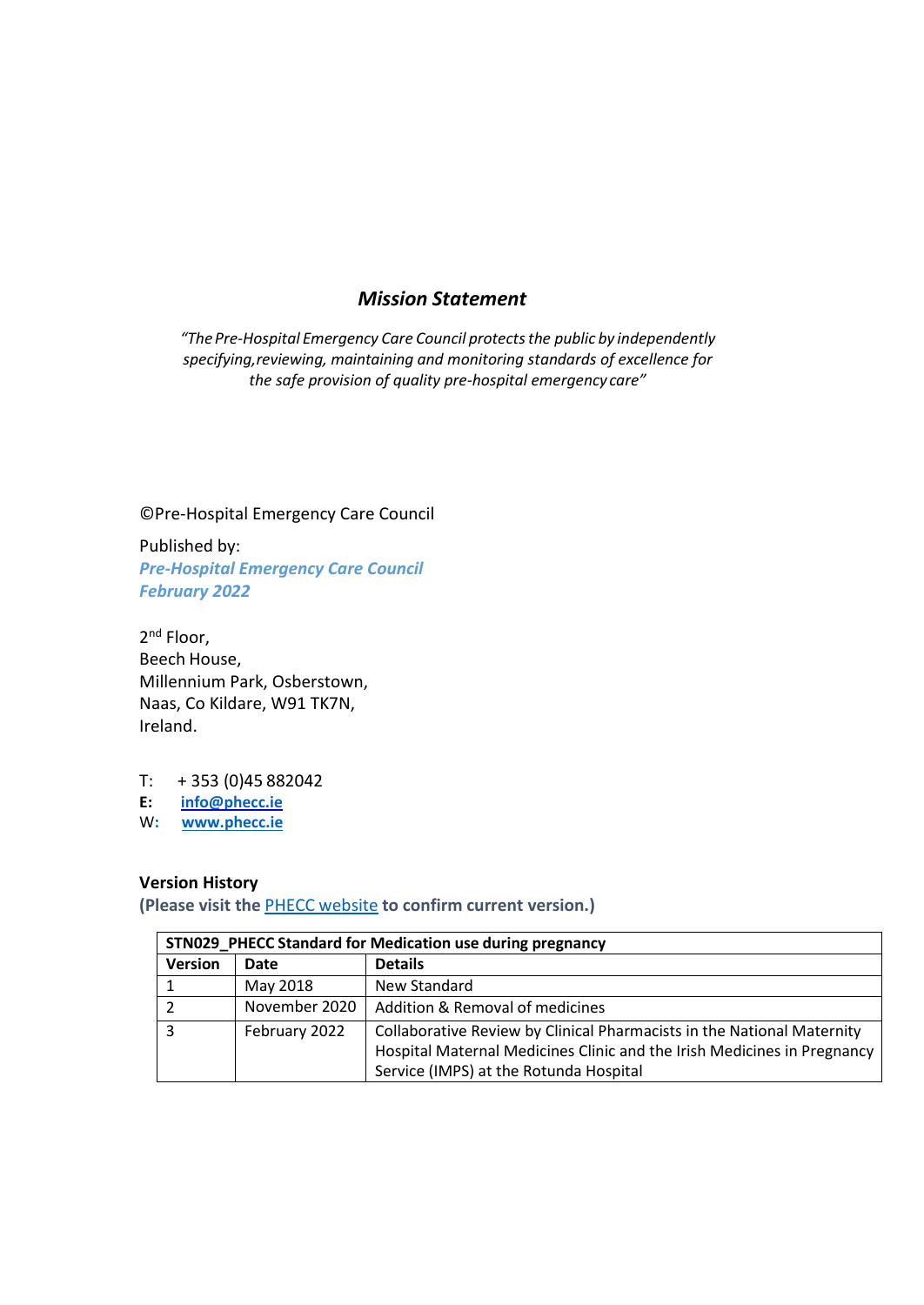## **PHECC Medication use during pregnancy** Contraindicated Consider with caution Approved by Council February 2022 2008 No clinical issue identified Not for administration **Medication Name Indications for use as per PHECC CPG and comment Safe use during Pregnancy Suggested action** Activated Charcoal **Emergency treatment of acute oral poisoning or drug overdose**. Adenosine Paroxysmal supraventricular tachycardia's (> 180) with signs of poor perfusion. Adrenaline (1:1,000) Severe anaphylaxis. When anaphylaxis occurs in pregnancy, the foetus/neonate is at risk of neurologic damage and/or death, even when the maternal outcome is favourable. Prompt administration of IM epinephrine is recommended in nonpregnant and pregnant patients. There are some risks e.g., may reduce placental perfusion and cause tachycardia, cardiac irregularities, and extra systoles in foetus. Can delay second stage of labour. These risks are likely to be outweighed by the benefits of using IM epinephrine in anaphylaxis. May administer Adrenaline (1:10,000) Cardiac Arrest / Paediatric bradycardia unresponsive to other measures. Amiodarone VF and Pulseless VT /Symptomatic Tachycardia (> 150) **Safe to administer in Cardiac arrest**. In view of its effect on the foetal thyroid gland, Amiodarone is contraindicated during pregnancy, except in exceptional circumstances, should be administered in Tachyarrhythmia's where the benefit clearly outweighs the risk. VT OHCA 1.OHCA - may administer 2. Stable VT - caution consider risk benefit. May be used if other treatments are not effective or contraindicated Aspirin Cardiac chest pain or suspected Myocardial Infarction. A start dose of 300mg may be administered. Aspirin 75mg may be used from 12 weeks gestation onwards to prevent pre-eclampsia, foetal growth restriction, stillbirth, and preterm birth. May administer start dose of 300mg Atropine Symptomatic bradycardia / Cholinergic poison with bradycardia and salivation. Atropine use during pregnancy has not been associated with an increased risk of birth defects. Atropine should not be withheld in a pregnant patient if there is a compelling clinical indication for use. May administer Ceftriaxone Severe sepsis - Adult / Suspected or confirmed meningococcal sepsis – Paediatric. No increased risk of miscarriage or congenital malformation. May administer Chlorphenamine Antihistamine. Available data does not show an increase in overall rate of congenital malformation during pregnancy. May administer Clopidogrel ST Elevation Myocardial Infarction (STEMI). Clopidogrel is not expected to increase congenital malformations. Cyclizine Management, prevention, and treatment of nausea & vomiting. Available does not suggest an increase in congenital malformation. May administer Dexamethasone **Corticosteroid currently only indicated for paediatric stridor.** Administered in third trimester to accelerate foetal lung maturity if there is a risk of preterm labour. Depending on indication. Benefit may outweigh risk

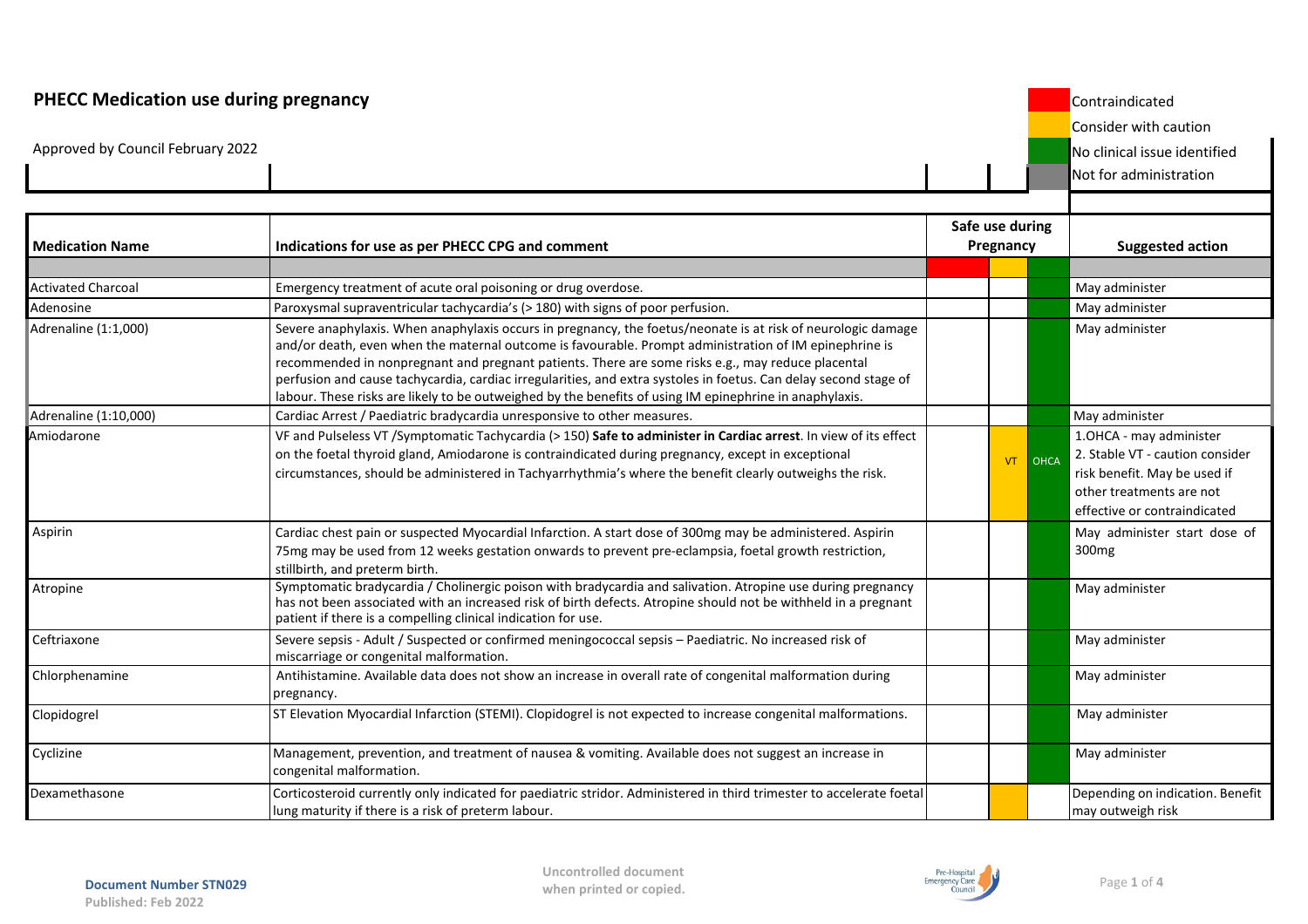| <b>Medication Name</b>    | Indications for use as per PHECC CPG and comment                                                                                                                                                                                                                                                                                                                                                                                                            |        | Safe use during<br>Pregnancy |  | <b>Suggested action</b>                                                                                               |
|---------------------------|-------------------------------------------------------------------------------------------------------------------------------------------------------------------------------------------------------------------------------------------------------------------------------------------------------------------------------------------------------------------------------------------------------------------------------------------------------------|--------|------------------------------|--|-----------------------------------------------------------------------------------------------------------------------|
| Diazepam Injection        | Seizures. Prolonged use near term, especially in high doses, is associated with a risk of neonatal withdrawal<br>syndrome and/or neonatal flaccidity, respiratory/feeding difficulties, and hypothermia. Potential benefits may<br>warrant the use of diazepam despite potential risks. (Magnesium Sulphate 1 <sup>st</sup> line for seizures in eclampsia).<br>Lorazepam is an alternative benzodiazepine that is less likely to accumulate in the foetus. |        |                              |  | May administer if no other anti-<br>seizure medication available.<br>Inform Neonatology if used close<br>to delivery. |
| Diazepam Rectal Solution  | Seizures. Prolonged use near term, especially in high doses, is associated with a risk of neonatal withdrawal<br>syndrome and/or neonatal flaccidity, respiratory/feeding difficulties, and hypothermia. Potential benefits may<br>warrant the use of diazepam despite potential risks. (Magnesium Sulphate 1 <sup>st</sup> line for seizures in eclampsia).<br>Lorazepam is an alternative benzodiazepine that is less likely to accumulate in the foetus. |        |                              |  | May administer if no other anti-<br>seizure medication available.<br>Inform Neonatology if used close<br>to delivery. |
| Fentanyl                  | Acute severe pain. Safe to administer prior to commencement of labour but do not use during labour.<br>Respiratory depression and withdrawal symptoms can occur in the neonate if opioid analgesics are used during<br>delivery.                                                                                                                                                                                                                            | Labour |                              |  | May administer, but not if labour<br>has commenced                                                                    |
| Furosemide Injection      | Pulmonary oedema. Furosemide should not be routinely used during pregnancy due to risk of diuretic-induced<br>hypovolemia leading to impaired placental perfusion with subsequent adverse effects on the foetus. Diuretics<br>may be considered in exceptional circumstances but use with caution.                                                                                                                                                          |        |                              |  | Diuretics may be considered in<br>exceptional circumstances but<br>use with caution.                                  |
| Glucagon                  | Hypoglycaemia in patients unable to take oral glucose or unable to gain IV access.                                                                                                                                                                                                                                                                                                                                                                          |        |                              |  | May administer                                                                                                        |
| Glucose 10% Solution      | Hypoglycaemic emergency Blood glucose level < 4 mmol/L.                                                                                                                                                                                                                                                                                                                                                                                                     |        |                              |  | May administer                                                                                                        |
| Glucose 5% Solution       | Use as a diluent for Amiodarone infusion.                                                                                                                                                                                                                                                                                                                                                                                                                   |        |                              |  | May administer                                                                                                        |
| Glucose gel               | Hypoglycaemic emergency Blood glucose level < 4 mmol/L.                                                                                                                                                                                                                                                                                                                                                                                                     |        |                              |  | May administer                                                                                                        |
| Glyceryl Trinitrate (GTN) | Angina / Cardiac chest pain or suspected Myocardial Infarction. May inhibit pre-term labour.                                                                                                                                                                                                                                                                                                                                                                |        |                              |  | May administer                                                                                                        |
| Glycopyrronium Bromide    | Palliative care with excessive oropharyngeal secretions. Although the data are very limited, there is no evidence<br>that drugs in this class cause developmental toxicity                                                                                                                                                                                                                                                                                  |        |                              |  | May administer with caution                                                                                           |
| Haloperidol               | Palliative care with nausea and vomiting or agitation/ delirium. Limited data does not suggest increased risk of<br>congenital anomalies. Exposure during later pregnancy can cause extrapyramidal side effects in the neonate.<br>Where use of haloperidol is clinically indicated in an emergency situation, it should not be withheld on account<br>of pregnancy.                                                                                        |        |                              |  | May administer with caution.<br>Inform Neonatology if used close<br>to delivery.                                      |
| Hartmann's Solution       | IV/IO fluid for pre-hospital emergency care.                                                                                                                                                                                                                                                                                                                                                                                                                |        |                              |  | May administer                                                                                                        |
| Hydrocortisone            | Severe or recurrent anaphylactic reactions/Asthma/Exacerbation of COPD/Adrenal insufficiency.                                                                                                                                                                                                                                                                                                                                                               |        |                              |  | May administer                                                                                                        |
| Hyoscine Butylbromide     | Palliative care with excessive oropharyngeal secretions. Palliative care; not relevant to pregnancy.                                                                                                                                                                                                                                                                                                                                                        |        |                              |  | Not relevant to pregnancy,<br>however, may administer if<br>clinically indicated                                      |
| Ibuprofen                 | Mild to moderate pain. Use alternative agents where available, especially in 3rd trimester. Possible association<br>with increased risk of miscarriage/congenital anomalies in early pregnancy. 3rd trimester risk of closure of<br>foetal ductus arteriosus in utero and possibly persistent pulmonary hypertension of the new-born.                                                                                                                       |        |                              |  | Do not administer                                                                                                     |
| Ipratropium Bromide       | Acute moderate asthma or exacerbation of COPD not responding to initial Salbutamol dose.                                                                                                                                                                                                                                                                                                                                                                    |        |                              |  | May administer                                                                                                        |
| Ketamine                  | Acute severe pain. Safe to administer prior to commencement of labour but do not use during labour. Higher<br>doses have been associated with neonatal effects, including respiratory depression.                                                                                                                                                                                                                                                           | Labour |                              |  | May administer, but not if<br>labour has commenced                                                                    |

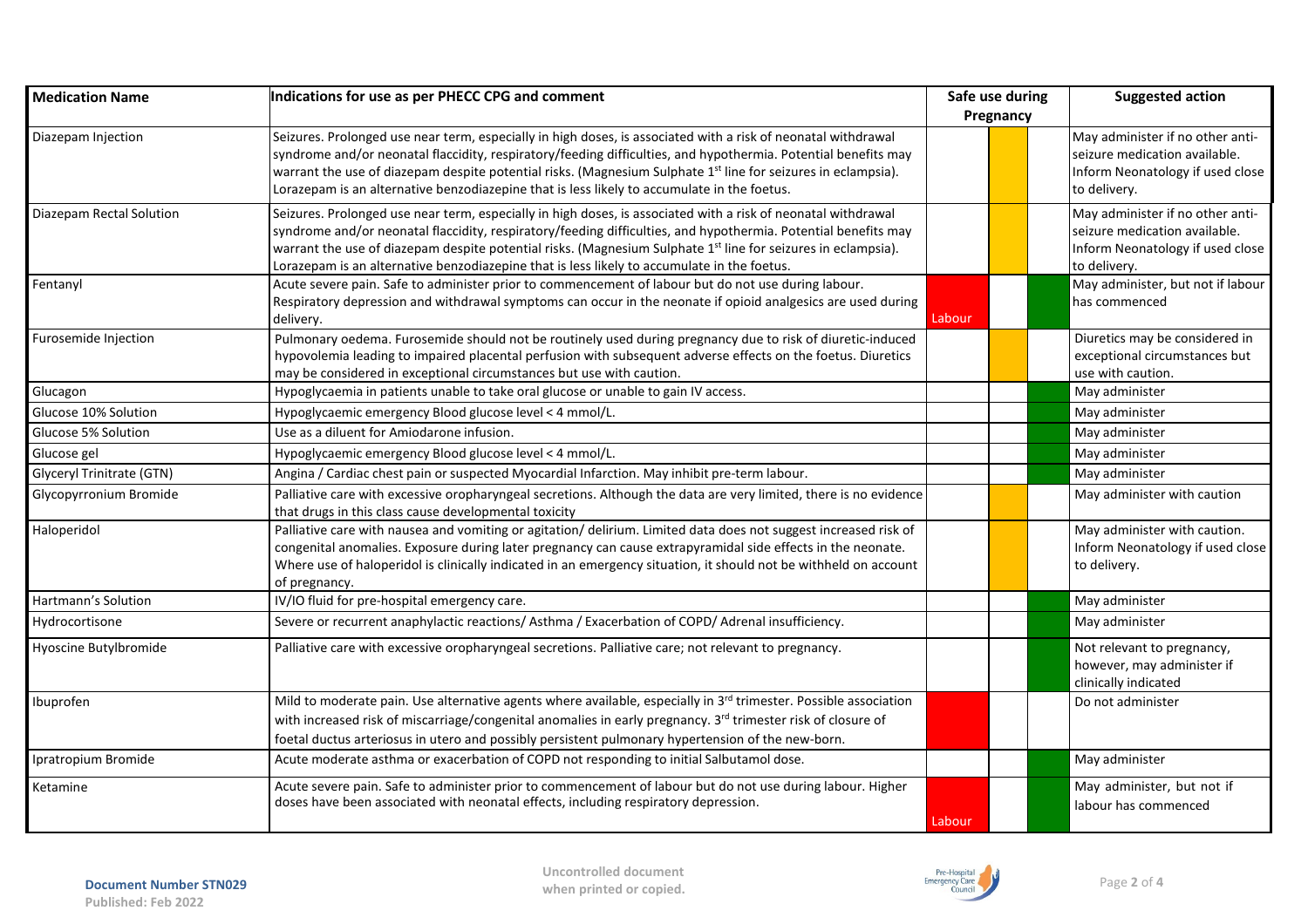| <b>Medication Name</b>        | Indications for use as per PHECC CPG and comment                                                                                                                                                                                                                                                                                                                                                                                                                                                                          |        | Safe use during                     | <b>Suggested action</b>                                                                                                                                                                                                                                                             |
|-------------------------------|---------------------------------------------------------------------------------------------------------------------------------------------------------------------------------------------------------------------------------------------------------------------------------------------------------------------------------------------------------------------------------------------------------------------------------------------------------------------------------------------------------------------------|--------|-------------------------------------|-------------------------------------------------------------------------------------------------------------------------------------------------------------------------------------------------------------------------------------------------------------------------------------|
|                               |                                                                                                                                                                                                                                                                                                                                                                                                                                                                                                                           |        | pregnancy                           |                                                                                                                                                                                                                                                                                     |
| Lidocaine                     | When Amiodarone is unavailable it may be substituted with Lidocaine for VF/VT arrests.                                                                                                                                                                                                                                                                                                                                                                                                                                    |        |                                     | May administer                                                                                                                                                                                                                                                                      |
| Lorazepam                     | Seizures. May be associated with neonatal flaccidity, respiratory/ feeding difficulties and hypothermia if given<br>close to term. Potential benefits may warrant the use.                                                                                                                                                                                                                                                                                                                                                |        |                                     | May administer. Inform<br>neonatology if used close<br>to delivery.                                                                                                                                                                                                                 |
| Magnesium Sulphate injection  | Torsade's de pointes / Persistent bronchospasm / Seizure associated with eclampsia. Not known to be harmful<br>for short-term intravenous administration in eclampsia. Excessive or long-term infusions may have neonatal<br>implications. If used close to delivery, monitor foetal heart rate, and communicate use of magnesium sulphate<br>to neonatology.                                                                                                                                                             |        |                                     | May administer. Inform<br>Neonatology if used close to<br>delivery. Avoid in Myasthenia<br>Gravis                                                                                                                                                                                   |
| Methoxyflurane                | Moderate pain. Can be used if limited to low concentrations or short duration. Do not use during labour or after<br>delivery. CNS or respiratory depression have been reported if used during labour or delivery.                                                                                                                                                                                                                                                                                                         | Labour |                                     | May administer in low<br>concentrations or short<br>duration. Do not use if labour<br>has commenced                                                                                                                                                                                 |
| Midazolam Solution            | Seizures / Combative with hallucinations or paranoia and risk to self or others. May be associated with neonatal<br>flaccidity, respiratory/ feeding difficulties and hypothermia if given close to term. Potential benefits may<br>warrant the use. (Magnesium Sulphate 1 <sup>st</sup> line for seizures in eclampsia).                                                                                                                                                                                                 |        |                                     | May administer. Inform<br>Neonatology if used close to<br>delivery.                                                                                                                                                                                                                 |
| Morphine Sulphate             | Acute severe pain. Safe to administer if indicated, however consider alternatives if labour has commenced.<br>Respiratory depression and withdrawal symptoms can occur in the neonate if opioid analgesics are used during<br>delivery.                                                                                                                                                                                                                                                                                   |        | Labour                              | May administer. Consider<br>alternative analgesic options if<br>close to delivery or in labour.<br>Inform Neonatology if used<br>close to delivery.                                                                                                                                 |
| Naloxone                      | Inadequate respiration and/or ALoC following known or suspected narcotic overdose. Do not withhold when<br>needed in cases of maternal opioid overdose. May cause acute withdrawals of neonate and mother.                                                                                                                                                                                                                                                                                                                |        |                                     | May administer if known<br>or suspected opiate<br>withdrawal                                                                                                                                                                                                                        |
| NO2 50% and O2 50% (Entonox®) | Mild to moderate pain.                                                                                                                                                                                                                                                                                                                                                                                                                                                                                                    |        |                                     | May administer                                                                                                                                                                                                                                                                      |
| Ondansetron                   | Management, prevention, and treatment of nausea & vomiting. Retrospective studies suggest there may be an<br>association between ondansetron use during 1 <sup>st</sup> trimester and increased risk of orofacial clefts. Potential risk of<br>dose-dependent QT prolongation. Caution and ECG monitoring may be necessary in patients with risk factors for<br>QT prolongation or arrhythmia; this may include patients with electrolyte abnormalities which may be<br>associated with nausea and vomiting in pregnancy. |        | 1 <sup>st</sup><br><b>Trimester</b> | May administer in 2 <sup>nd</sup> and 3 <sup>rd</sup><br>trimesters. Consider alternative<br>antiemetic as first line agent in<br>the 1 <sup>st</sup> trimester. Use with<br>caution in 1 <sup>st</sup> trimester if<br>alternative agents are not<br>effective or not appropriate. |
| Oxygen                        | Absent/inadequate ventilation/ $SpO2 < 94%$ adults / $SpO2 < 92%$ for acute exacerbation of COPD.                                                                                                                                                                                                                                                                                                                                                                                                                         |        |                                     | May administer                                                                                                                                                                                                                                                                      |
| Oxytocin                      | Control of post-partum haemorrhage. Ensure that a second foetus is not in the uterus prior to administration.                                                                                                                                                                                                                                                                                                                                                                                                             |        |                                     | May administer                                                                                                                                                                                                                                                                      |

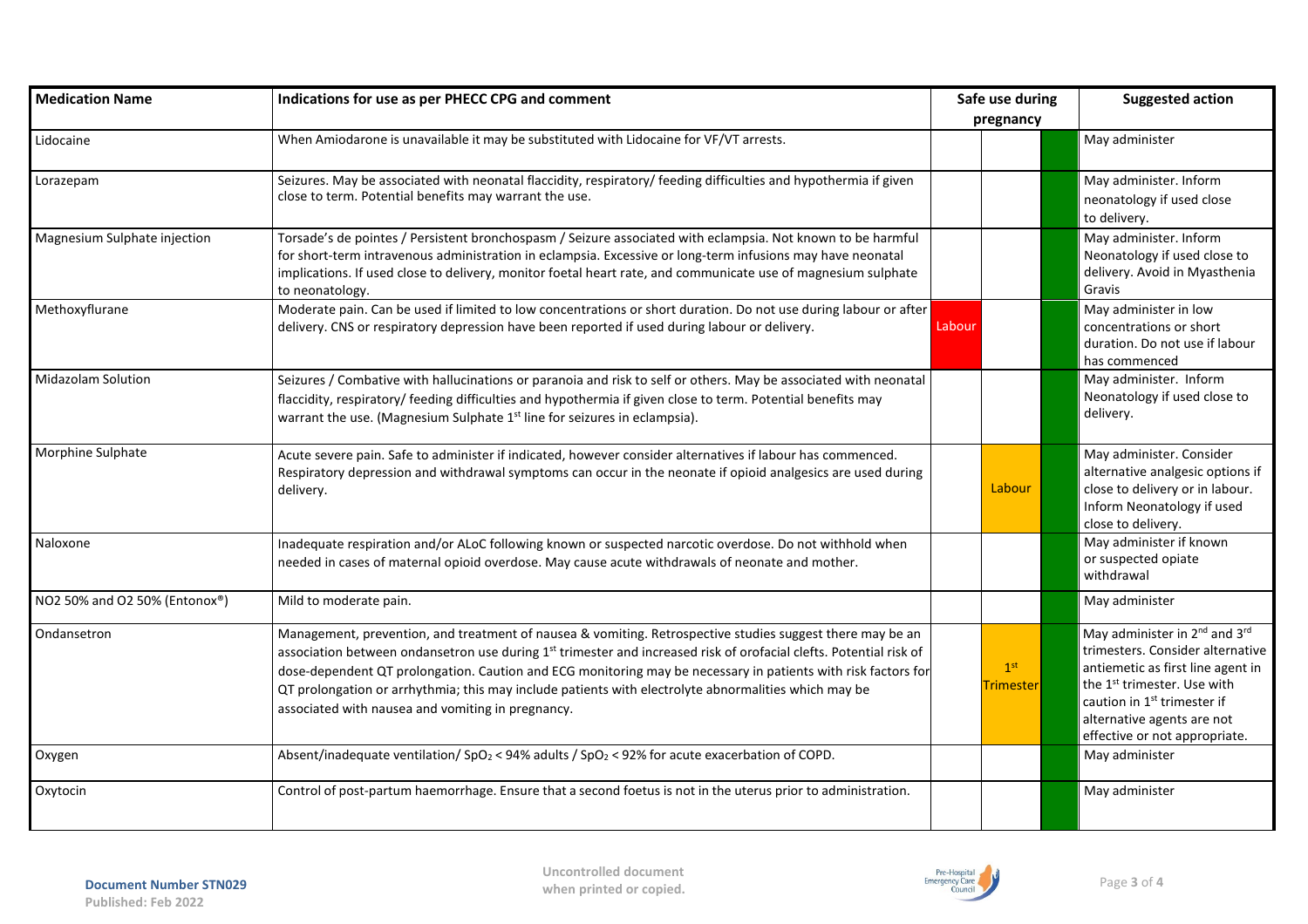| <b>Medication Name</b>      | Indications for use as per PHECC CPG and comment                                                                                                                                                                                                                                                 |  | Safe use during |  | <b>Suggested action</b>                                             |
|-----------------------------|--------------------------------------------------------------------------------------------------------------------------------------------------------------------------------------------------------------------------------------------------------------------------------------------------|--|-----------------|--|---------------------------------------------------------------------|
|                             |                                                                                                                                                                                                                                                                                                  |  | pregnancy       |  |                                                                     |
| Paracetamol                 | Mild to moderate pain.                                                                                                                                                                                                                                                                           |  |                 |  | May administer                                                      |
| Salbutamol                  | Bronchospasm / Exacerbation of COPD / Respiratory distress following submersion incident. Inhaled high doses<br>can lead to tachycardias with cardiac arrhythmias in mother and foetus and hypoglycaemia in the infant. A<br>labour-inhibiting effect is also described.                         |  |                 |  | May administer. Inform<br>Neonatology if used close to<br>delivery. |
| Sodium Bicarbonate          | OHCA or Wide QRS arrhythmias or seizures following TCA OD OHCA or harness induced suspension trauma.<br>Avoid in hypertension or eclampsia.                                                                                                                                                      |  |                 |  | May administer where clinically<br>indicated                        |
| Sodium Chloride 0.9% (NaCl) | IV/IO fluid for pre-hospital emergency care.                                                                                                                                                                                                                                                     |  |                 |  | May administer                                                      |
| Ticagrelor                  | Identification of ST Elevation Myocardial Infarction (STEMI) if transporting to PPCI centre. No information on its<br>use in pregnancy. However, if indicated, the benefits to the mother might be greater than the risks to the<br>embryo-foetus and must be evaluated on a case-by-case basis. |  |                 |  | Discuss with receiving<br>Cardiologist                              |
| Tranexamic Acid             | Suspected significant internal or external haemorrhage associated with trauma.                                                                                                                                                                                                                   |  |                 |  | May administer                                                      |